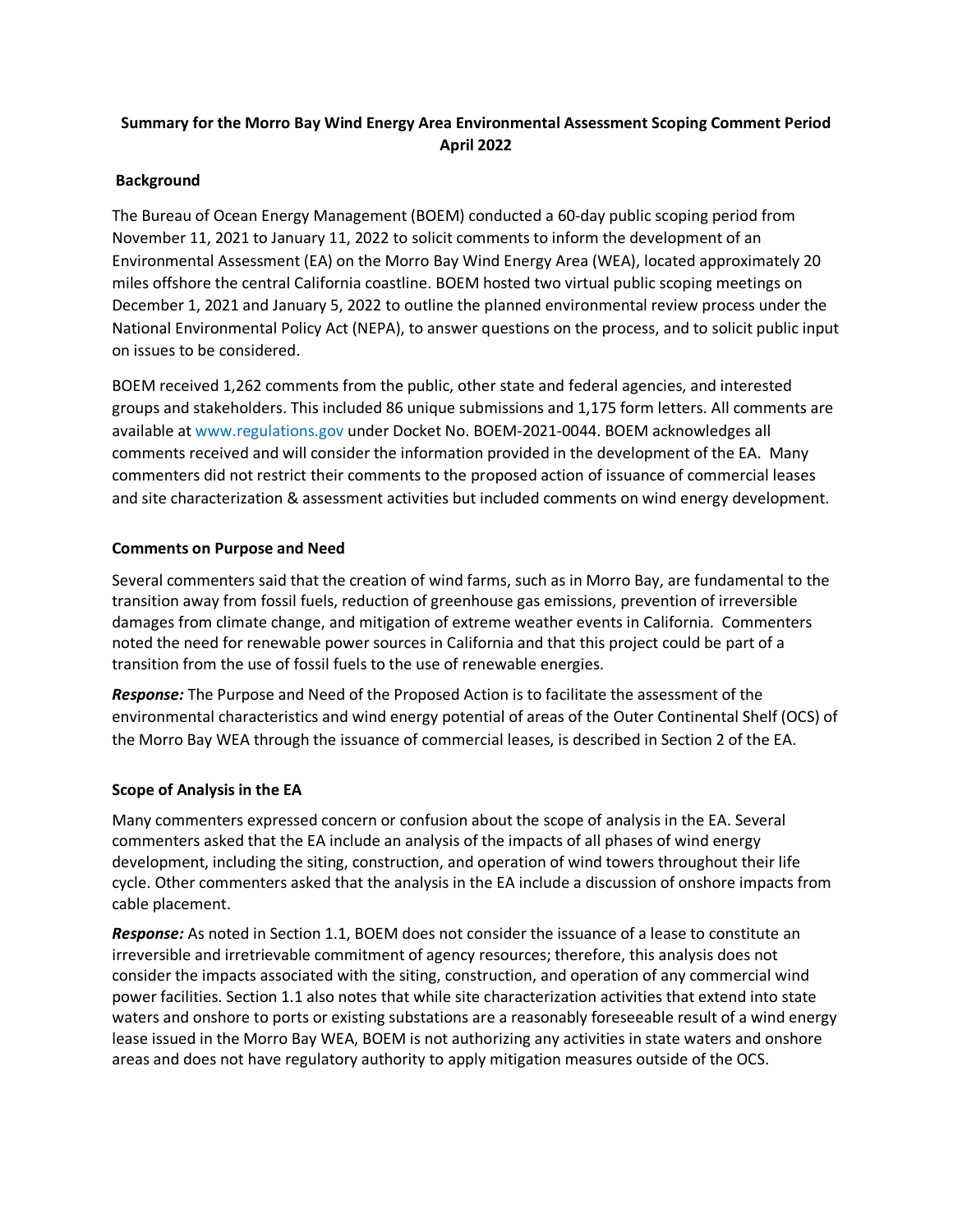#### **Alternatives**

Commenters requested that BOEM include an alternative to providing renewable energy for the central California coast that does not rely solely on offshore wind. Other commenters suggested BOEM include an alternative to mitigate impacts to marine mammals. A few commenters argued for the selection of the "No Action" alternative if the analysis in the EA disclosed significant impacts.

*Response:* BOEM's description of and rationale for its range of alternatives is described in Sections 1.1, 1.3, and 1.4, and the Purpose and Need for the Proposed Action is described in Section 2. As explained in these sections, alternatives analyzed must meet the purpose and need of the proposed action, which is to facilitate the assessment of the environmental characteristics and wind energy potential of areas of the Outer Continental Shelf (OCS) of the Morro Bay WEA through the issuance of commercial leases within the WEA and granting of rights-of-way (ROWs) and rights-of-use and easements (RUEs). Sources of renewable energy other than offshore wind would not meet this purpose and need. All mitigation that BOEM determined appropriate for marine mammals in Appendix C.

#### **Environmental Resources**

Several comments expressed concerns about protection of avian and mammal species. Comments covered individual species analysis, collision, entanglement, displacement, and overall concerns regarding the impacts of climate change.

*Response:* Best management practices to mitigate impacts to birds are described in Section 3.9.2.2. All mitigation that BOEM determined appropriate for marine mammals is listed in Appendix D. If leases or grants are issued, BOEM may require the lessee to comply with these measures, as deemed appropriate at the time of review, through ongoing Endangered Species Act measures, lease stipulations and/or as conditions of SAP approval.

#### **Commercial, Tribal, and Recreational Fishing**

Commenters brought up possible use conflicts in the WEA and how these could impact fishing. Commenters requested meaningful participation and more involvement in the general offshore wind process. Numerous commenters, including a form letter campaign, made general statements that raised concerns about the impact the Morro Bay Wind Energy developments would have on the economy of commercial fishermen. Others commented on potential navigation hazards in the Morro Bay Harbor.

*Response:* Impacts to commercial fishing are described in Section 3.7, which notes that while space-use conflicts are possible, the area of effect would for most fisheries be confined to a small portion of the total area available for fishing and that potential effects to commercial fishing from the Proposed Action are expected to be temporary in duration (5 years or less). BOEM is currently working with the U.S Coast Guard on its "Pacific Port Access Route Study" (PACPARS) to evaluate safe access routes for the movement of vessel traffic along the western seaboard.